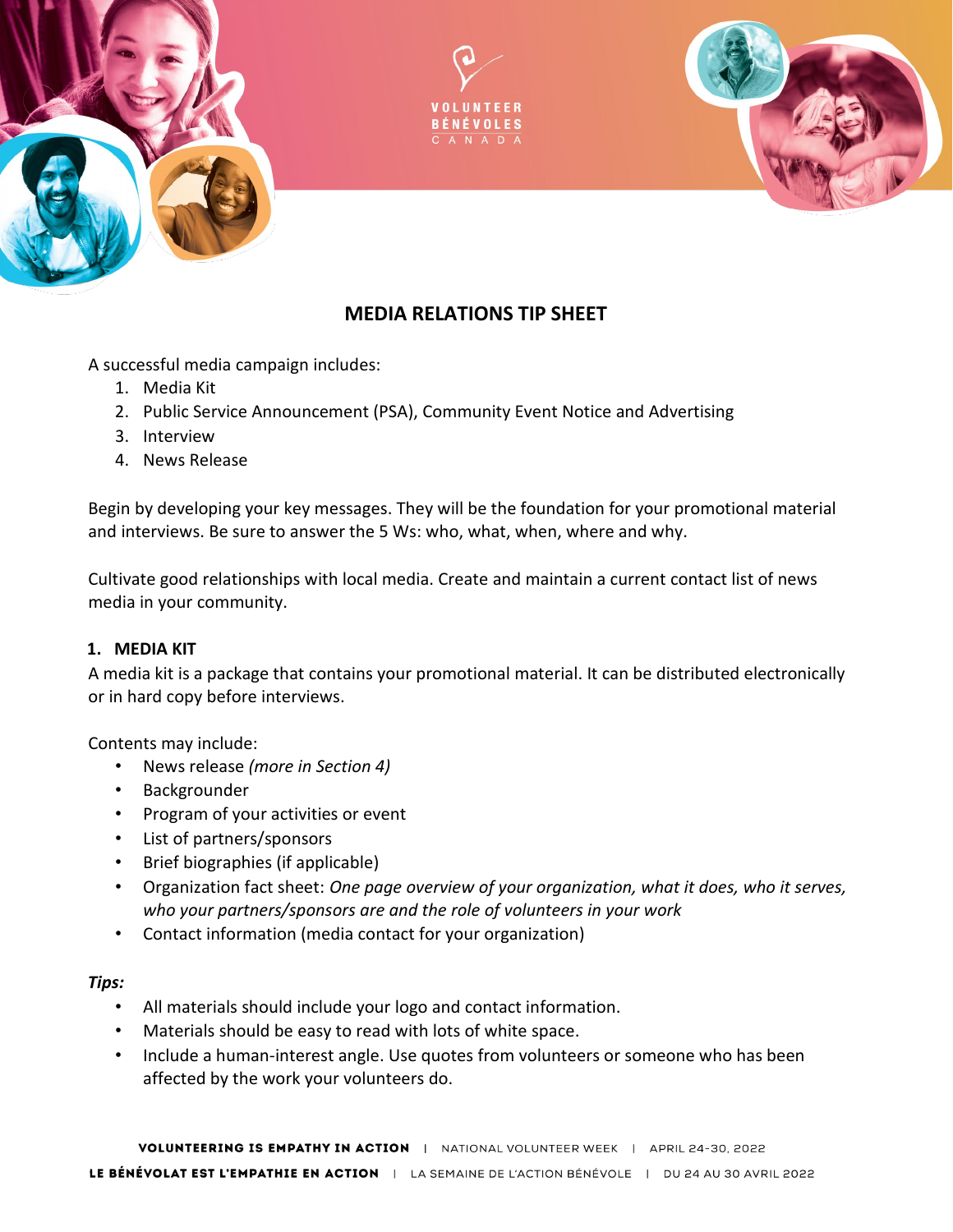



#### **2. PSAs, COMMUNITY EVENT NOTICES AND ADVERTISING**

PSAs, notices, and ads are short announcements on television, radio, newspapers, social media and magazines.

#### *Tips:*

- For print, be brief. List the event or activity and include contact information or a website where people can get more information.
- Radio announcements should be about 10 60 seconds. Use short, simple sentences.
- Community television stations generally require copy that fits 24 30 characters per line (including spaces) and 8 - 10 lines of copy, and no less than three weeks' notice. Call the station for their exact requirements and deadlines.
- Ask if your charitable status can get you a lower rate. Also, ask for media sponsorship.

#### **3. INTERVIEW**

Though you should have one principal spokesperson, make sure to have an alternate should they be unavailable for an interview request.

For phone interviews, have notes in front of you that contain your key messages and other important things to mention such as sponsors. Newspapers may want an accompanying photograph. Make sure to get signed consent from the person appearing in the photograph.

#### **4. NEWS RELEASE**

A news release tells the media about an upcoming event or raises awareness about your organization. Keep the release to one page. Send it out on your organization's letterhead with contact information.

#### *Tips:*

- Start the release with a dynamic and factual introduction.
- Include a boilerplate (brief paragraph about your organization) and your organization's media contact person after the content.
- End with -30- centered on the page.
- Send the release out 1-2 weeks in advance for a weekly newspaper and 1-2 days in advance for other media (dailies, radio, television).
- Follow up with the editor or reporter to confirm that they received the release and ask them for an interview.